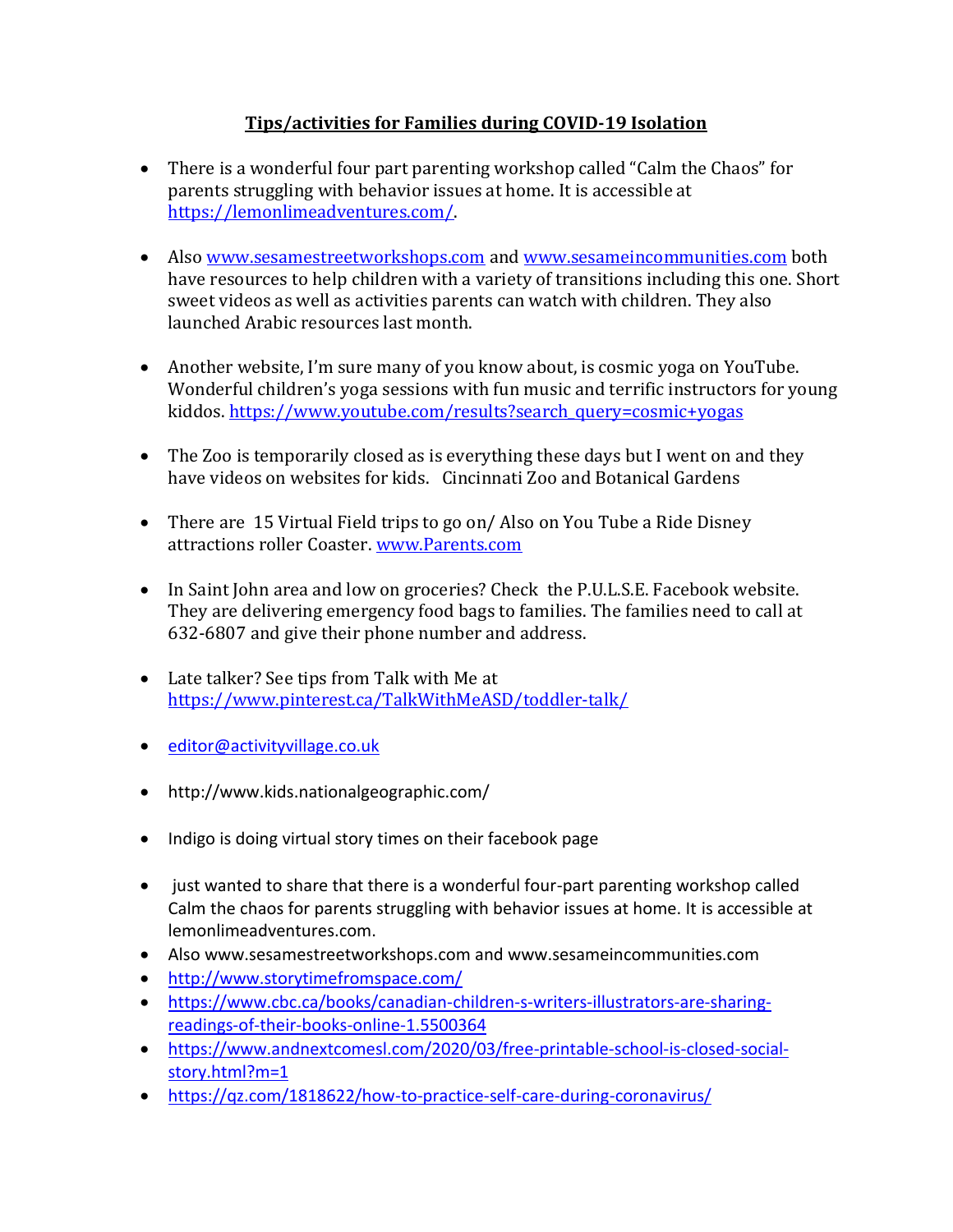- [https://stories.audible.com/start](https://stories.audible.com/start-listen?fbclid=IwAR0WIXSko0pmJBwvwfSC8bZXQOWHLYoLSf6r8MPLStqtN-z205pSXsH_guU)[listen?fbclid=IwAR0WIXSko0pmJBwvwfSC8bZXQOWHLYoLSf6r8MPLStqtN](https://stories.audible.com/start-listen?fbclid=IwAR0WIXSko0pmJBwvwfSC8bZXQOWHLYoLSf6r8MPLStqtN-z205pSXsH_guU)[z205pSXsH\\_guU](https://stories.audible.com/start-listen?fbclid=IwAR0WIXSko0pmJBwvwfSC8bZXQOWHLYoLSf6r8MPLStqtN-z205pSXsH_guU)
- [https://stories.audible.com/discovery/enterprise-discovery-](https://stories.audible.com/discovery/enterprise-discovery-21122358011?ref=adbl_ent_anon_ds_ds_dccs_sbtp-0-0)[21122358011?ref=adbl\\_ent\\_anon\\_ds\\_ds\\_dccs\\_sbtp-0-0](https://stories.audible.com/discovery/enterprise-discovery-21122358011?ref=adbl_ent_anon_ds_ds_dccs_sbtp-0-0)
- Free Online Boredom Busters
- <https://chatterpack.net/blogs/blog/list-of-online-resources-for-anyone-who>
- -is-isolated-at-home
- Network of Moms
- <https://networkofmoms.ca/>
- http://busytoddler.com/
- http://scholastic.com/
- https://classroommagaiines.scholastic.com/
- Raz-kids.com
- Kidsactivitiesblog.com
- National Geographic Kids-google it!
- $\bullet$

#### **Activities for indoor**

Here are some activities to try well you are home with the kids. ENJOY

playdough recipe.

2 cups flour 2 tablespoons of cream of tartar 1/2 cup of salt 3/4 cup of hot water 1 tablespoon of veg oil food coloring

Marshmallow Tinkertoys

A bag of marshmallows and some thin pretzel sticks are all you need to build the perfect puffy pal, a 3-D house, or tepee. Your child simply skewers the marshmallows with the sticks to create his own masterpiece. Add to the fun by placing toy pigs or other animals in the house and challenging your child to be the big bad wolf and blow it down.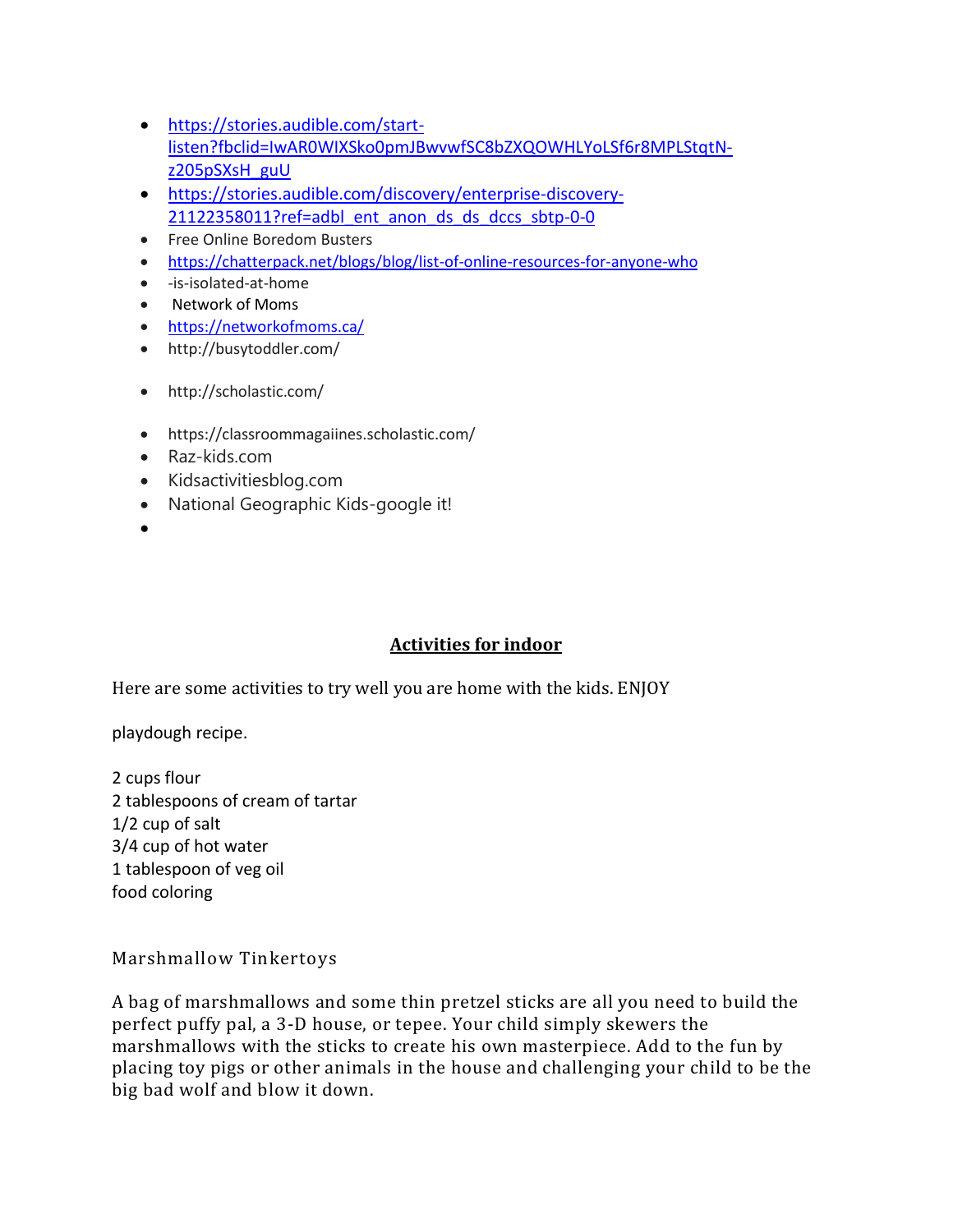## Create a Sensory Table

Remember the slimy thrill of sifting your hands through a bucket of ersatz eyeballs (aka peeled grapes) at the local haunted house? This activity offers the same thrills without the nightmares. Fill a series of bowls or washing basins full of textured objects—peeled grapes are still a good choice, as is cold cooked spaghetti, steel-wool pads, cornstarch, or dry beans. Blindfold your child, have him sift his hands through, and describe what he feels. Then challenge him to guess the object. Bowl-a-rama

Small, empty water bottles and a rubber ball are all you need to transform the family room into a bowling alley—sans silly shoes, of course. Six bottles should suffice for bowling pins; if the bottles fall over too easily, fill them up with a little water or dry pasta for some extra weight.

### Mini Car Wash

Gather up your child's fleet of cars, trucks, and spaceships for a detailing job that'll put your local garage to shame. Load them all into the tub and give them a cleaning with plant sprayers and empty squeeze bottles.

### Masking-Tape Marvels

Who would have thought that a humble roll of masking tape could provide so much fun? Make a hopscotch pattern or mock balance beam on the living room floor. Or have your child color pieces of tape with markers and use them to "design" his own T-shirt. My personal favorite: the invisible dollhouse. Lay down a "floor plan" on the rug, and furnish the house with doll furniture.

#### Slow-Motion Tag

Chasing my 18-month-old around the house (especially if I do it in slow motion) and tickling her when she gets caught can keep my daughter endlessly amused.

## **Other Ideas**

- 1. **Make a fort**. How many hours did you burn growing up building the perfect hideaway?
- 2. **Do an easy craft.** No need to go over the top, just give your kiddos some construction paper and crayons and let their imaginations soar.
- 3. **Make an obstacle course**. Use old pillows and toys to set up a quick-and-easy obstacle course in the living room. Just lay out a few instructions for your little ones to follow.
- 4. **Write letters to relatives**. Have your kids craft a letter to a grandparent or family member.
- 5. **Make a simple recipe.** Get kids involved in the kitchen by having them help you prep lunch or dinner, with supervision, of course..